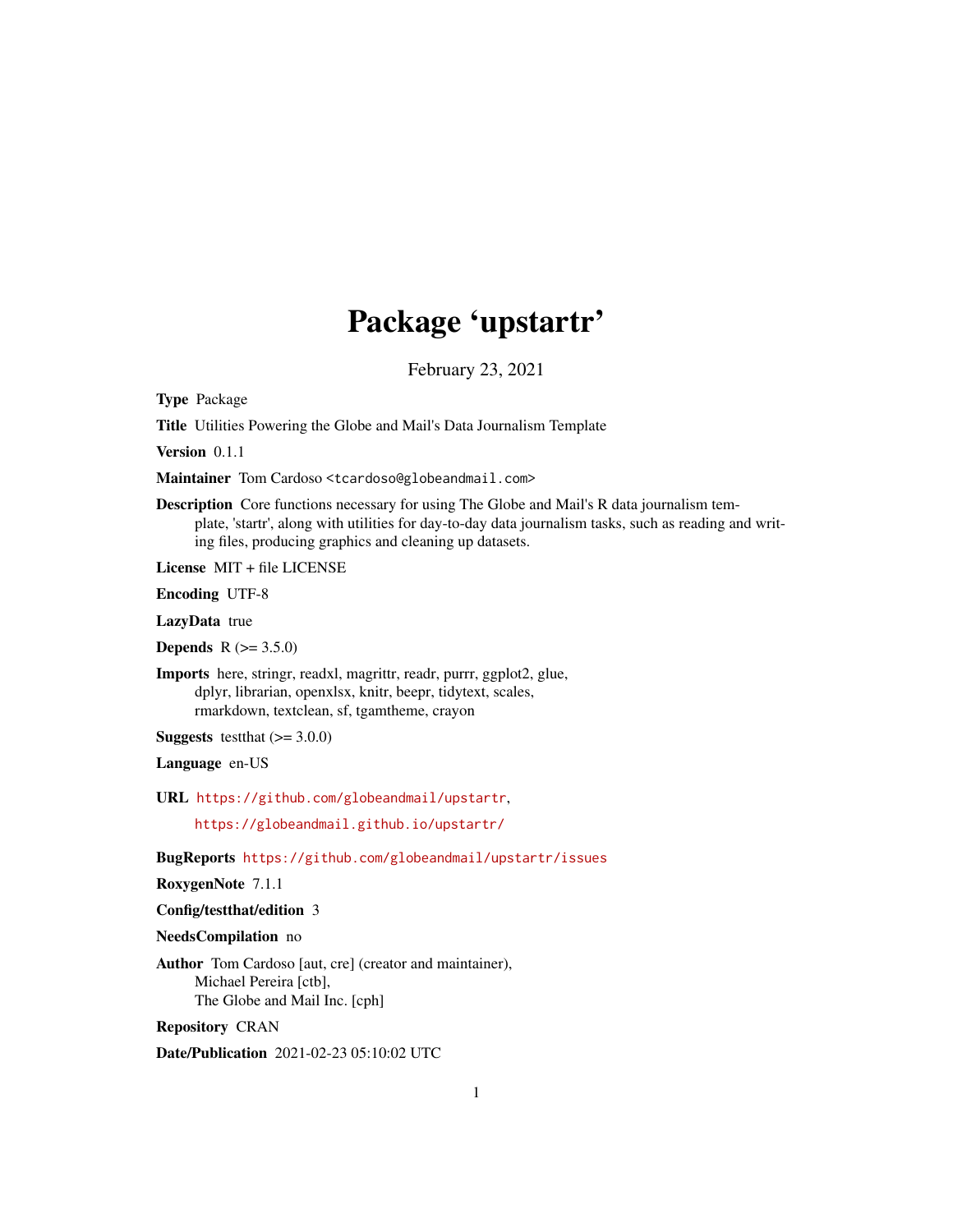## R topics documented:

## **Index**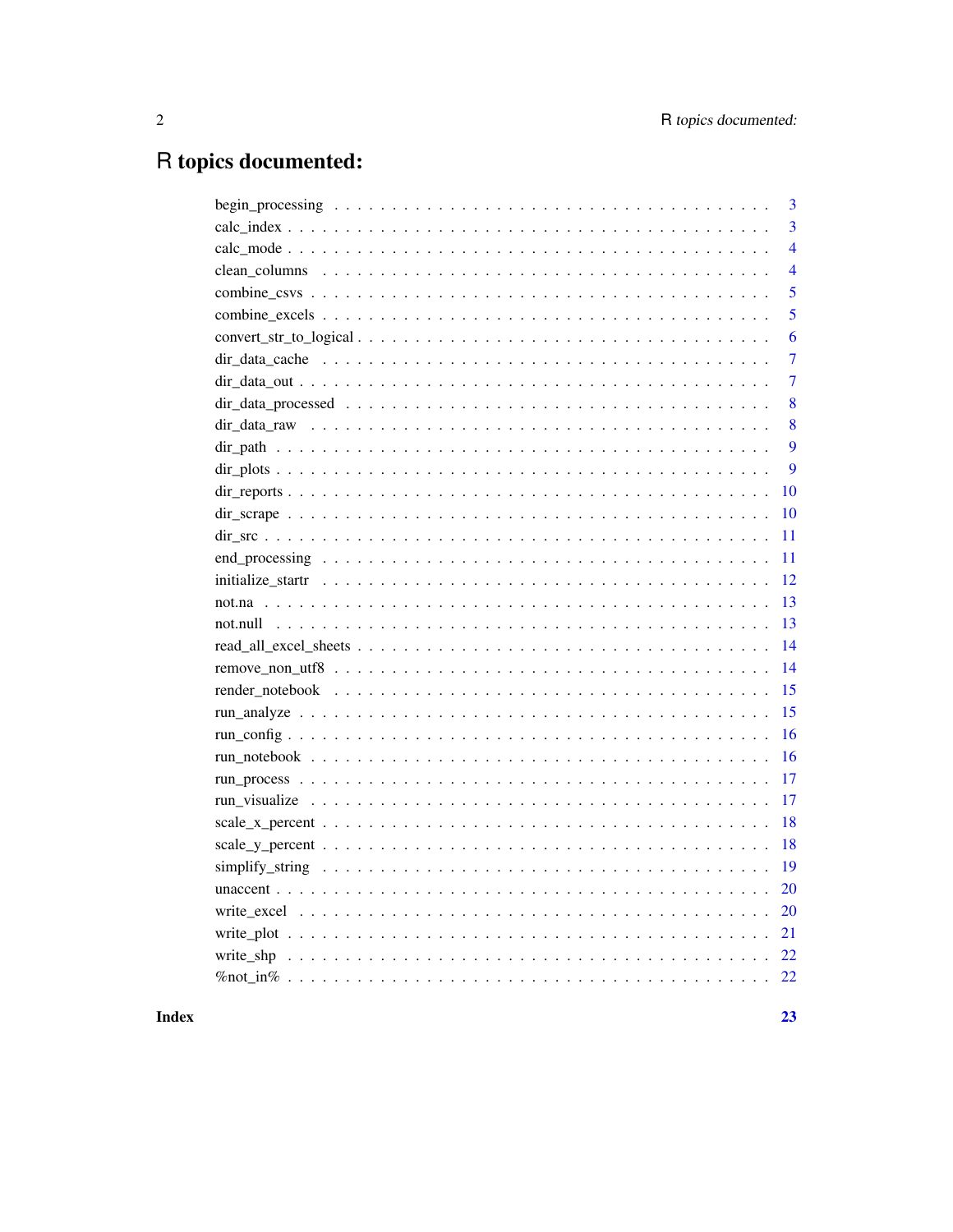<span id="page-2-1"></span><span id="page-2-0"></span>begin\_processing *Runs the pre-processing step on a startr project.*

#### Description

The pre-processing step, run as part of upstartr:[:run\\_process](#page-16-1) during the process.R stage of a startr project, logs all variables currently in the global environment, which will then be removed during the post-processing step to keep the startr environment unpolluted.

#### Usage

```
begin_processing(should_clean_processing_variables = TRUE)
```
#### Arguments

```
should_clean_processing_variables
                 Either TRUE, FALSE, or pulled from the environment if set.
```
#### Value

A list of all environment variables present before the function was run

calc\_index *Index values*

## Description

Index numeric vector to first value. By default, the index base will be 0, turning regular values into percentage change. In some cases, you may want to index to a different base, like 100, such as if you're looking at financial data.

#### Usage

 $calc\_index(m, base = 0)$ 

#### Arguments

| m    | Numeric vector to index to first value. |
|------|-----------------------------------------|
| base | Base to index against. (Default: 0)     |

#### Value

An vector of indexed values.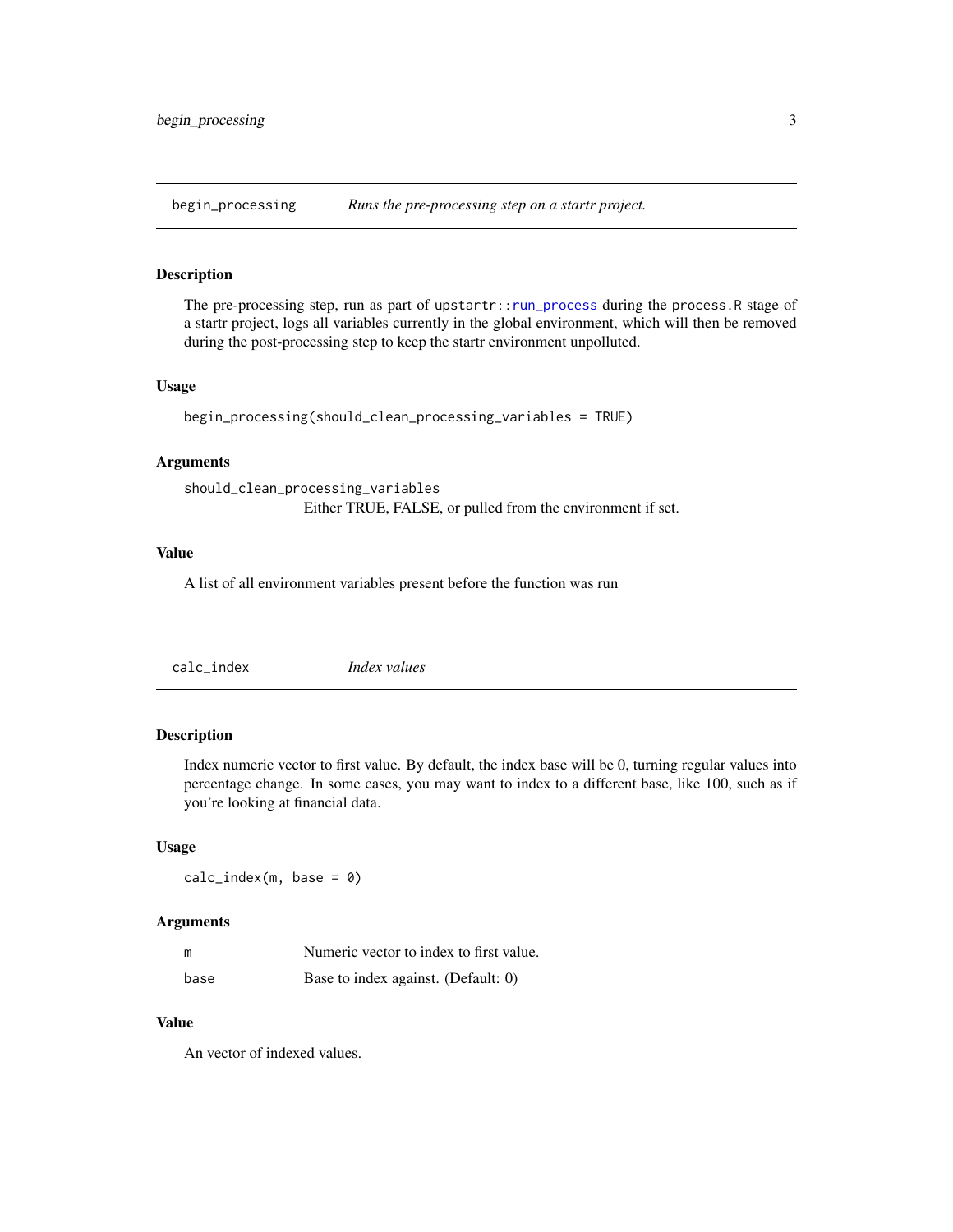#### Examples

```
calc_index(c(5, 2, 8, 17, 7, 3, 1, -4))
calc\_index(c(5, 2, 8, 17, 7, 3, 1, -4), base = 100)
```
calc\_mode *Calculate mode*

#### Description

Calculates the mode of a given vector.

#### Usage

calc\_mode(x)

## Arguments

x Any kind of vector — numeric, character, logical.

#### Value

The mode(s) of that vector.

#### Examples

```
calc_mode(c(1, 1, 2, 3, 4))
calc_mode(c('the', 'quick', 'brown', 'fox', 'jumped', 'over', 'the', 'lazy', 'dog'))
calc_mode(c(TRUE, TRUE, FALSE, FALSE, TRUE, FALSE, FALSE, FALSE))
```
clean\_columns *Cleans up column names by forcing them into tidyverse style*

## Description

Zero-configuration function that takes unwieldy column names and coerces them into tidyversestyled column names.

#### Usage

clean\_columns(x)

#### Arguments

x A vector of column names.

<span id="page-3-0"></span>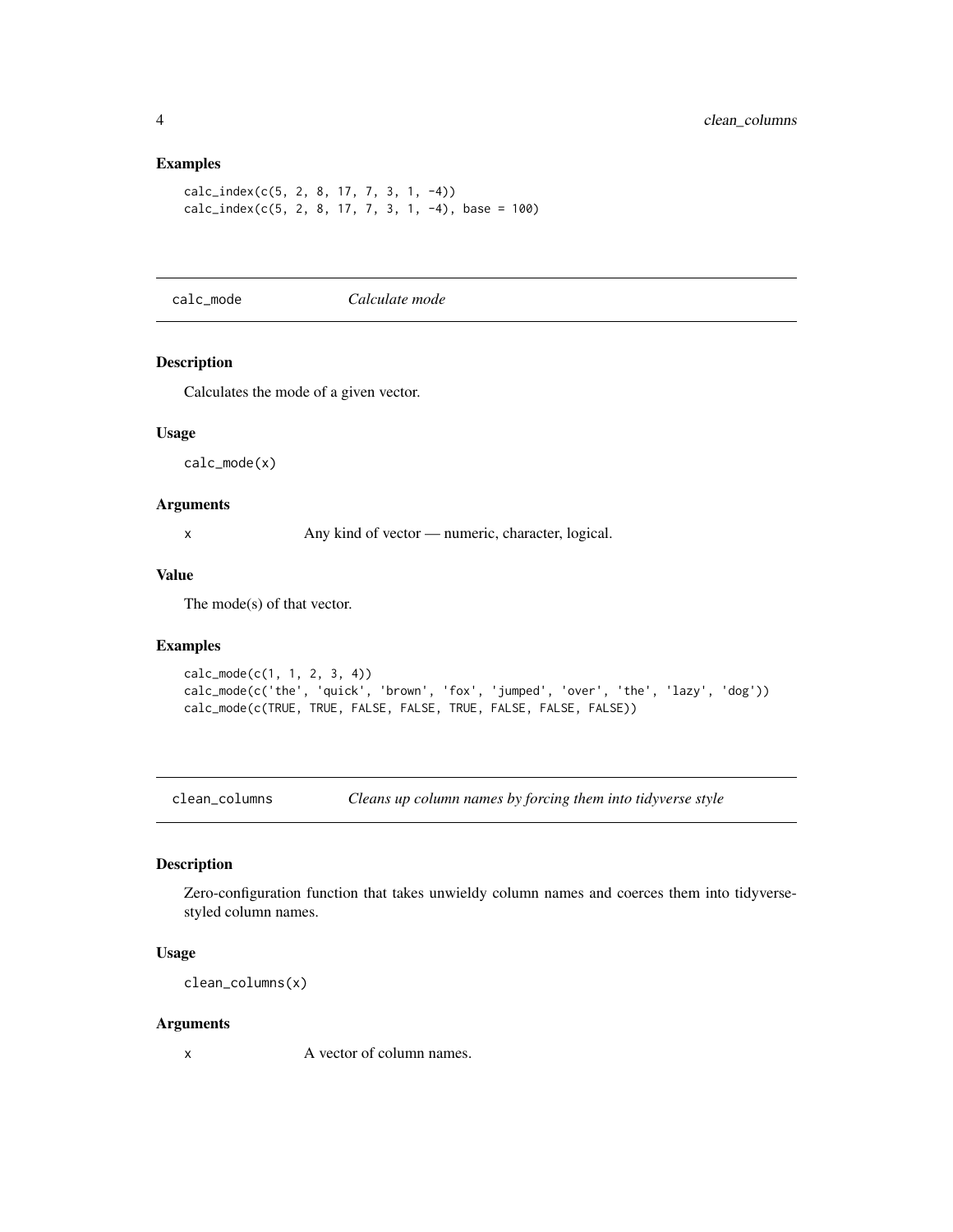## <span id="page-4-0"></span>combine\_csvs 5

## Value

A character vector of column names.

## Examples

```
clean_columns(c("Date of Purchase", "Item No.", "description", "",
  "Transaction at Jane's Counter?", "Auditing - Worth it?"))
```
combine\_csvs *Combine CSVs in a directory*

## Description

Given a directory (and, optionally, a pattern to search against), concatenate all CSV files into a single tibble.

## Usage

combine\_csvs(dir, pattern =  $"*.csv", ...)$ 

## Arguments

| dir                     | Path to the directory to look at for files.            |
|-------------------------|--------------------------------------------------------|
| pattern                 | Pattern to use for detecting files. (Default: '*.csv') |
| $\cdot$ $\cdot$ $\cdot$ | Parameters to pass to readr:: read_csv.                |

#### Value

A tibble of concatenated data from multiple CSV files.

combine\_excels *Combine Excel files in a directory*

## Description

Given a directory (and, optionally, a pattern to search against), concatenate all Excel files into a single tibble.

#### Usage

```
combine_excels(dir, pattern = "*.xls[x]?", all_sheets = FALSE, ...)
```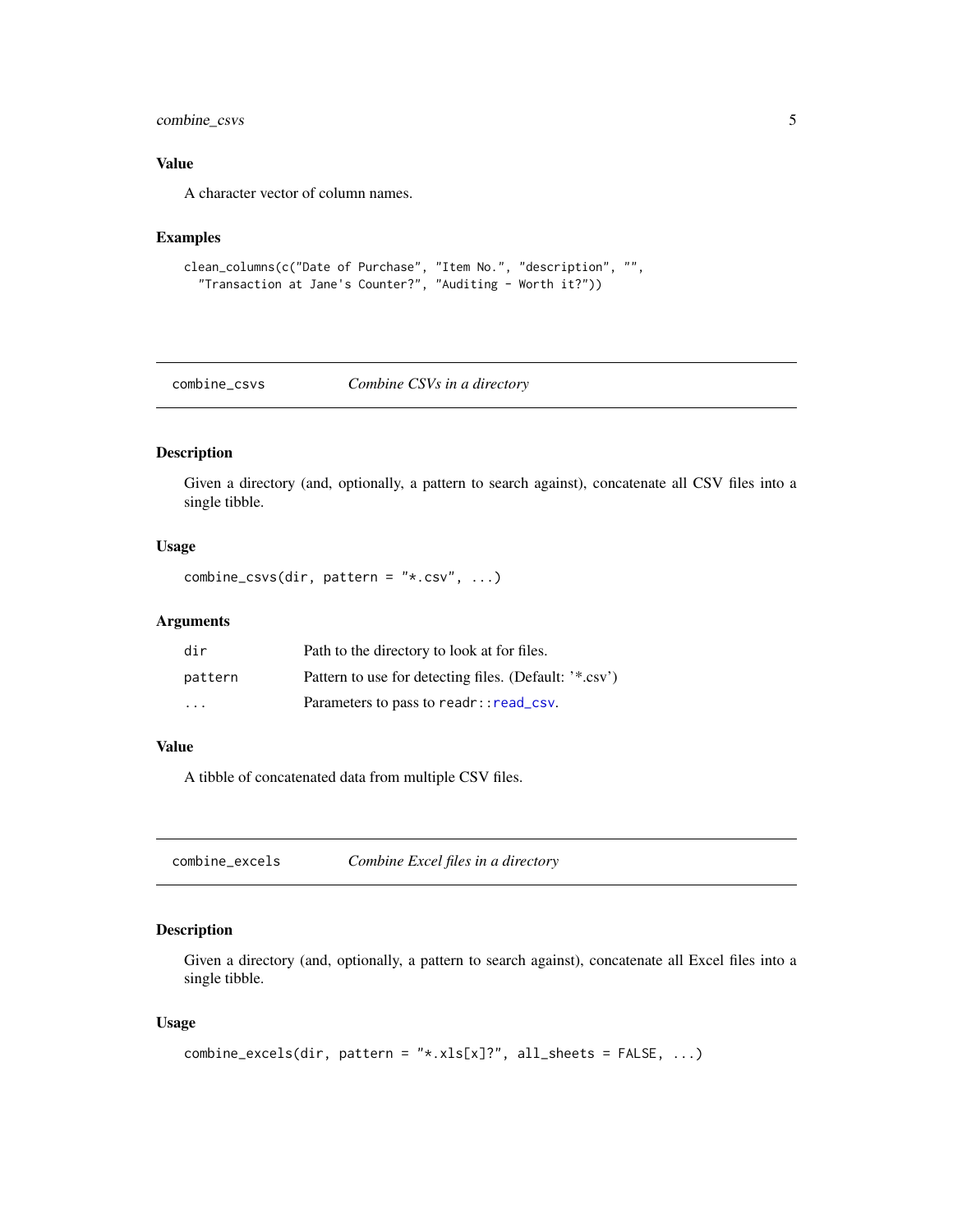## <span id="page-5-0"></span>Arguments

| dir        | Path to the directory to look at for files.                                                                       |
|------------|-------------------------------------------------------------------------------------------------------------------|
| pattern    | Pattern to use for detecting files. (Default: $'$ *.xls $[x]$ ?)                                                  |
| all sheets | Should this function also concatenate all sheets within each Excel file into one<br>long tibble? (Default: FALSE) |
| $\ddots$   | Parameters to pass to readx1::read_excel.                                                                         |
|            |                                                                                                                   |

## Value

A tibble of concatenated data from multiple Excel files.

convert\_str\_to\_logical

*Converts a character vector to logicals*

## Description

Takes a character vector and converts it to logicals, optionally using a vector of patterns to match against for truthy and falsy values.

#### Usage

```
convert_str_to_logical(
  x,
  truthy = c("T", "TRUE", "Y", "YES"),
  falsy = c("F", "FALSE", "N", "NO")
)
```
## Arguments

| $\mathsf{x}$ | A character vector.                                           |
|--------------|---------------------------------------------------------------|
| truthy       | A vector of case-insensitive truthy values to turn into TRUE. |
| falsv        | A vector of case-insensitive falsy values to turn into FALSE. |

#### Value

A logical vector.

## Examples

```
convert_str_to_logical(c('YES', 'Y', 'No', 'N', 'YES', 'yes', 'no', 'Yes', 'NO', 'Y', 'y'))
```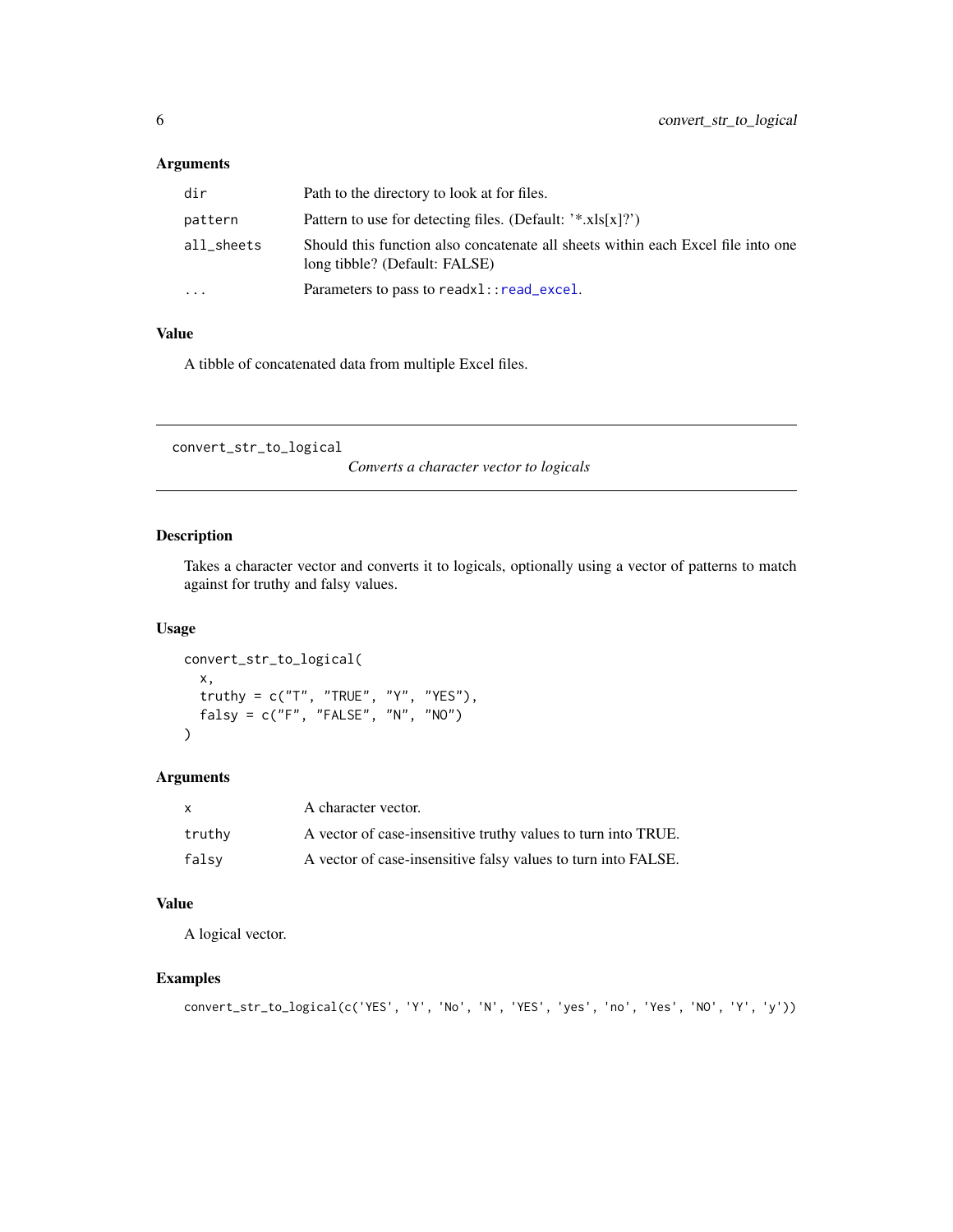<span id="page-6-0"></span>dir\_data\_cache *Get path within cached data directory.*

## Description

Constructs a path within startr's data/cache/ directory.

#### Usage

```
dir_data_cache(...)
```
## Arguments

... Any number of path strings, passed in the same fashion as here:[:here](#page-0-0).

#### Value

A path string.

dir\_data\_out *Get path within disposable data outputs directory.*

## Description

Constructs a path within startr's data/out/ directory.

#### Usage

dir\_data\_out(...)

#### Arguments

... Any number of path strings, passed in the same fashion as here:: here.

#### Value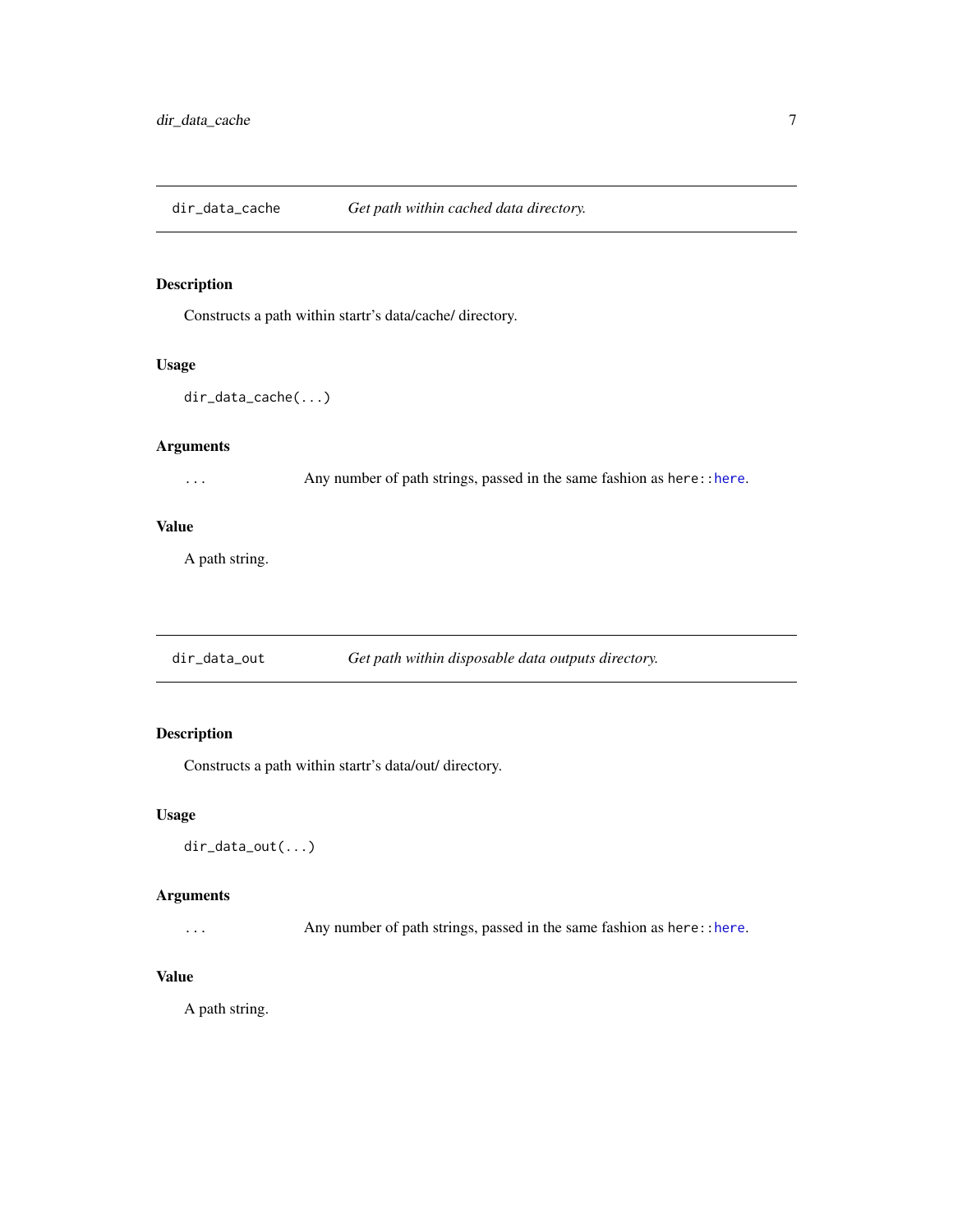<span id="page-7-0"></span>dir\_data\_processed *Get path within processed data directory.*

## Description

Constructs a path within startr's data/processed/ directory.

#### Usage

```
dir_data_processed(...)
```
#### Arguments

... Any number of path strings, passed in the same fashion as here:[:here](#page-0-0).

#### Value

A path string.

dir\_data\_raw *Get path within raw data directory.*

## Description

Constructs a path within startr's data/raw/ directory.

## Usage

dir\_data\_raw(...)

#### Arguments

... Any number of path strings, passed in the same fashion as here:: here.

#### Value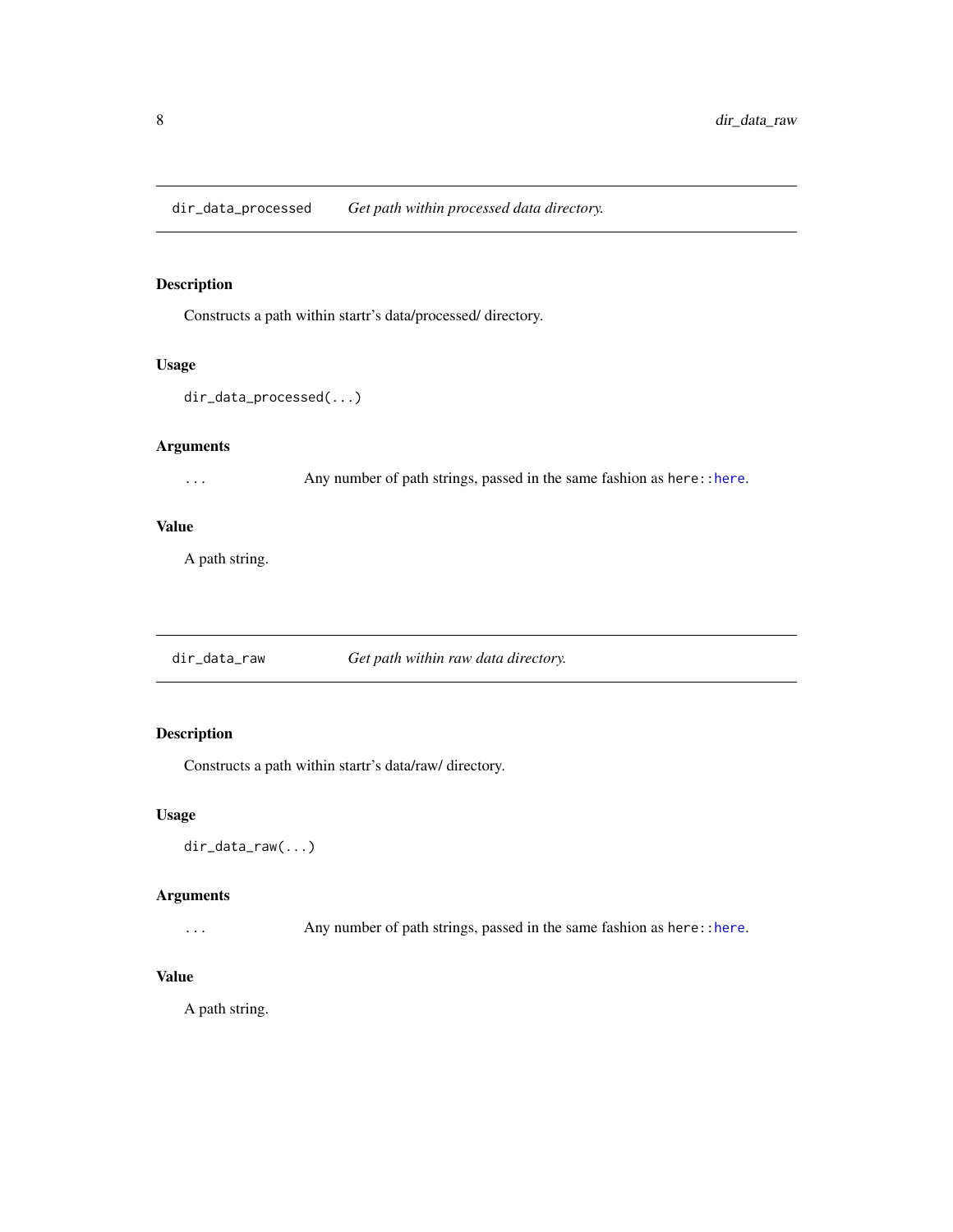<span id="page-8-0"></span>

Convenience function that constructs a path. Wraps here:[:here](#page-0-0).

## Usage

dir\_path(...)

## Arguments

... Any number of path strings, passed in the same fashion as here:: here.

#### Value

A path string.

| dir_plots | Get path within plots directory. |
|-----------|----------------------------------|
|           |                                  |

## Description

Constructs a path within startr's plots/ directory.

#### Usage

dir\_plots(...)

## Arguments

... Any number of path strings, passed in the same fashion as here:: here.

## Value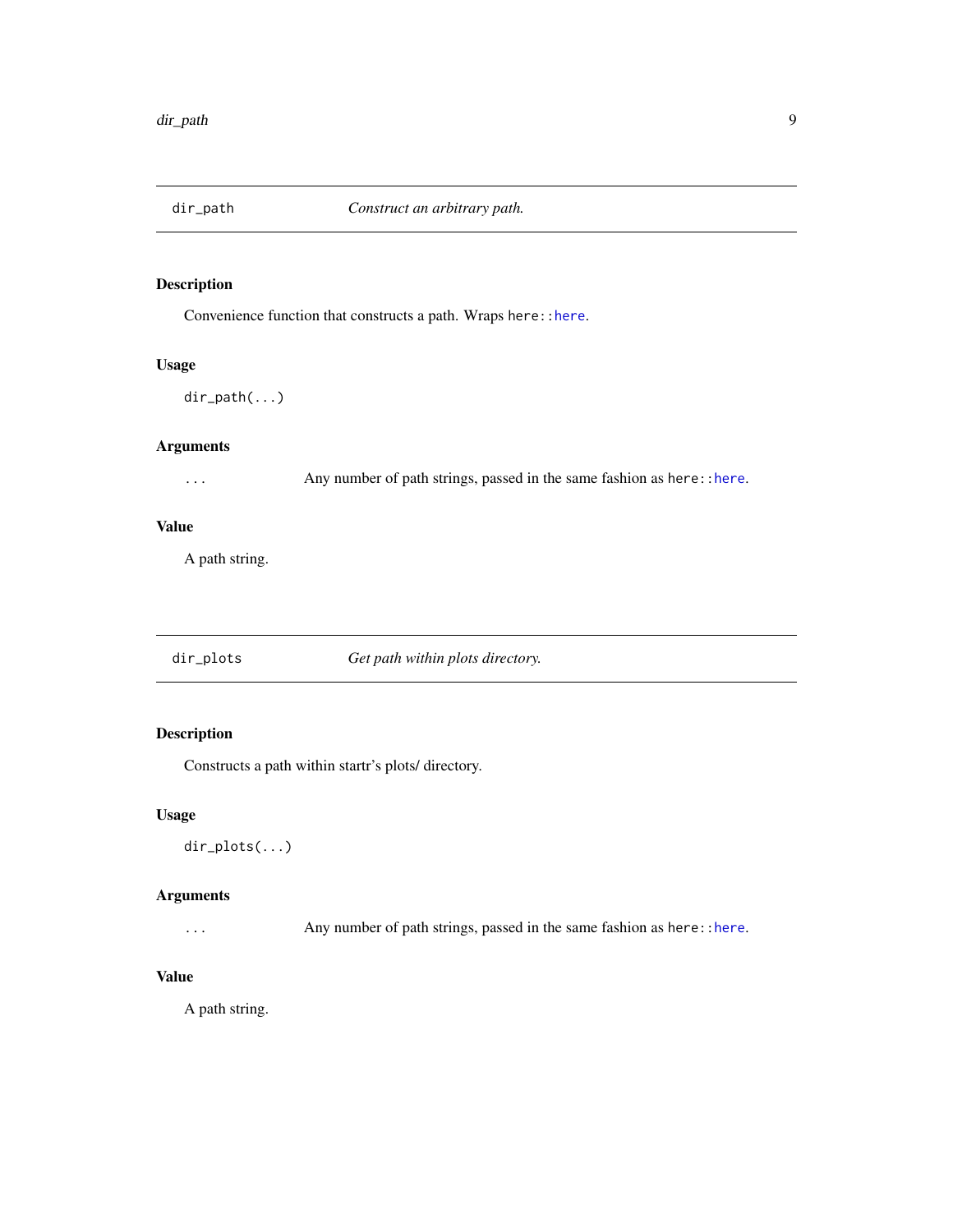<span id="page-9-0"></span>

Constructs a path within startr's reports/ directory.

#### Usage

dir\_reports(...)

#### Arguments

... Any number of path strings, passed in the same fashion as here:: here.

#### Value

A path string.

dir\_scrape *Get path within scrape directory.*

## Description

Constructs a path within startr's scrape/ directory.

## Usage

dir\_scrape(...)

## Arguments

... Any number of path strings, passed in the same fashion as here:: here.

#### Value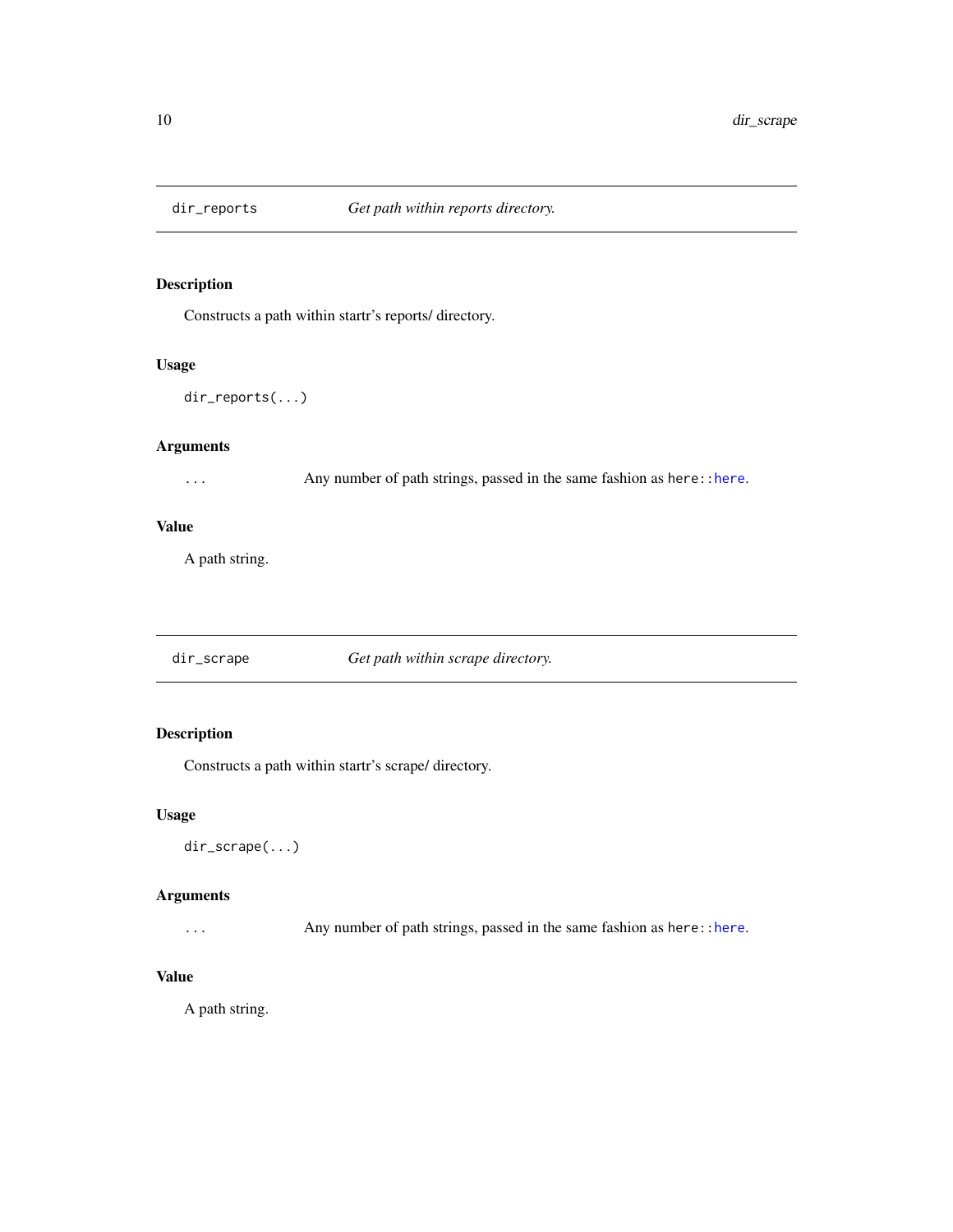<span id="page-10-0"></span>

Constructs a path within startr's main R/ directory.

#### Usage

dir\_src(...)

## Arguments

... Any number of path strings, passed in the same fashion as here:: here.

## Value

A path string.

<span id="page-10-1"></span>end\_processing *Runs the post-processing step on a startr project.*

#### Description

The post-processing step, run as part of upstartr:[:run\\_process](#page-16-1) during the process.R stage of a startr project, removes all variables saved by upstartr:[:begin\\_processing](#page-2-1) and then beeps to announce it's finished.

#### Usage

```
end_processing(
  should_clean_processing_variables = TRUE,
  should_beep = TRUE,
  logged_vars = NULL
)
```
#### Arguments

should\_clean\_processing\_variables

|             | Either TRUE, FALSE, or pulled from the environment if set.         |
|-------------|--------------------------------------------------------------------|
| should_beep | Either TRUE, FALSE, or pulled from the environment if set.         |
| logged_vars | A list of variables that existed before the processing step began. |

## Value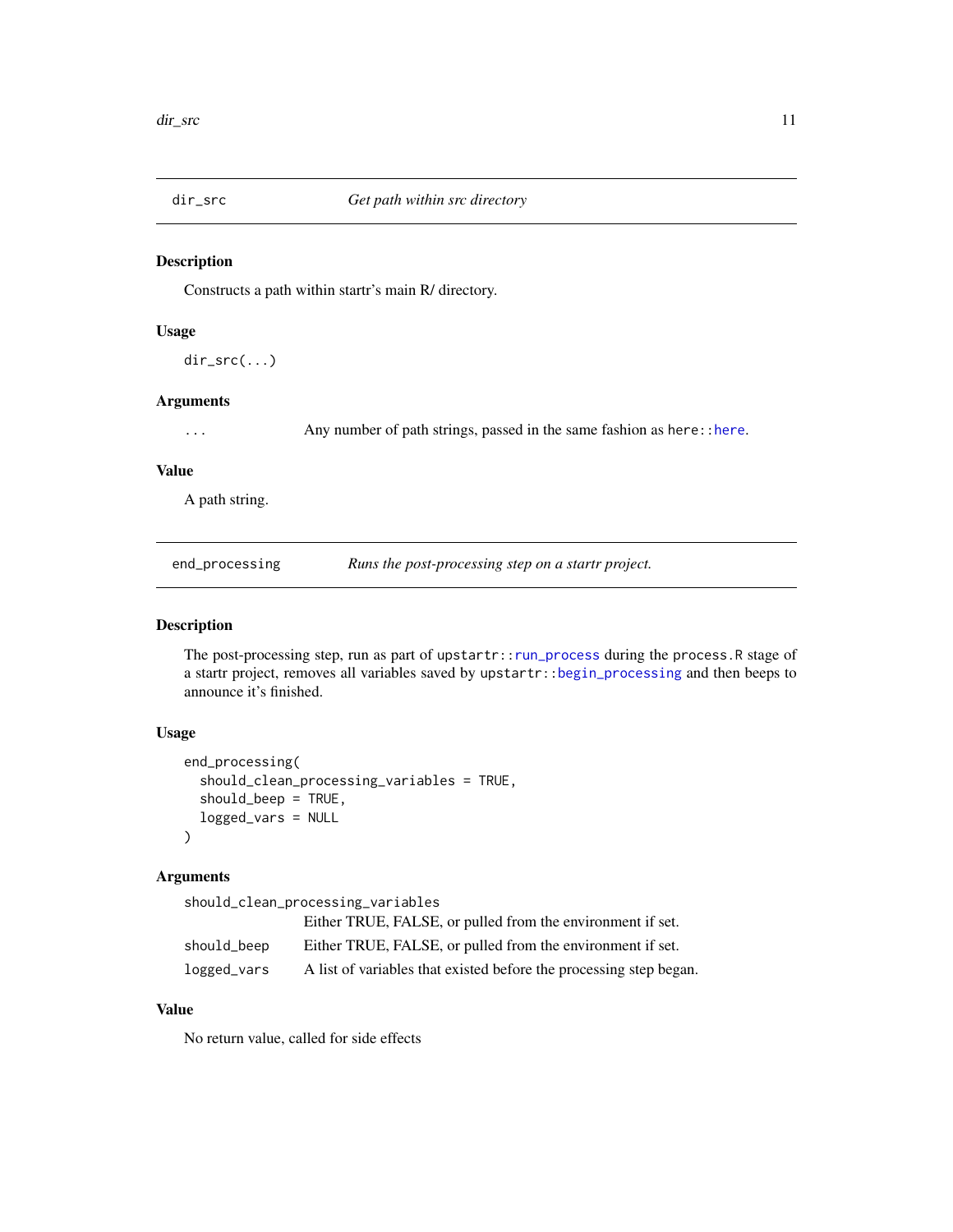<span id="page-11-0"></span>Used to initialize a startr template for analysis. Will enforce some startr-required standards for analysis (such as removing scientific notation, setting timezones, and writing some project configs to 'options').

## Usage

```
initialize_startr(
  author = "Firstname Lastname <firstlast@example.com>",
  title = "startr",
  scipen = 999,
  timezone = "America/Toronto",
  should_render_notebook = FALSE,
  should_process_data = TRUE,
  should_timestamp_output_files = FALSE,
  should_clean_processing_variables = TRUE,
  should_beep = TRUE,
  set_minimal_graphics_theme = TRUE,
  packages = c()\mathcal{E}
```
## Arguments

| author                        | Name and email of the startr project author                                                                            |
|-------------------------------|------------------------------------------------------------------------------------------------------------------------|
| title                         | Title of the startr project                                                                                            |
| scipen                        | Which level of scientific precision to use. (Default: 999)                                                             |
| timezone                      | The timezone for analysis. (Default: 'America/Toronto')                                                                |
| should_render_notebook        |                                                                                                                        |
|                               | Whether the RMarkdown notebook should be rendered. (Default: FALSE)                                                    |
| should_process_data           |                                                                                                                        |
|                               | Whether startr's process step should be run. (Default: TRUE)                                                           |
| should_timestamp_output_files |                                                                                                                        |
|                               | Whether write excel's output files should be timestamped. (Default: FALSE)                                             |
|                               | should_clean_processing_variables                                                                                      |
|                               | Whether processing variables should be cleaned from the environment after pro-<br>cessing is complete. (Default: TRUE) |
| should_beep                   | Whether start should beep after tasks like processing or knitting RMarkdown<br>notebooks. (Default: TRUE)              |
| set_minimal_graphics_theme    |                                                                                                                        |
|                               | Whether the minimal graphics theme should be used. (Default: TRUE)                                                     |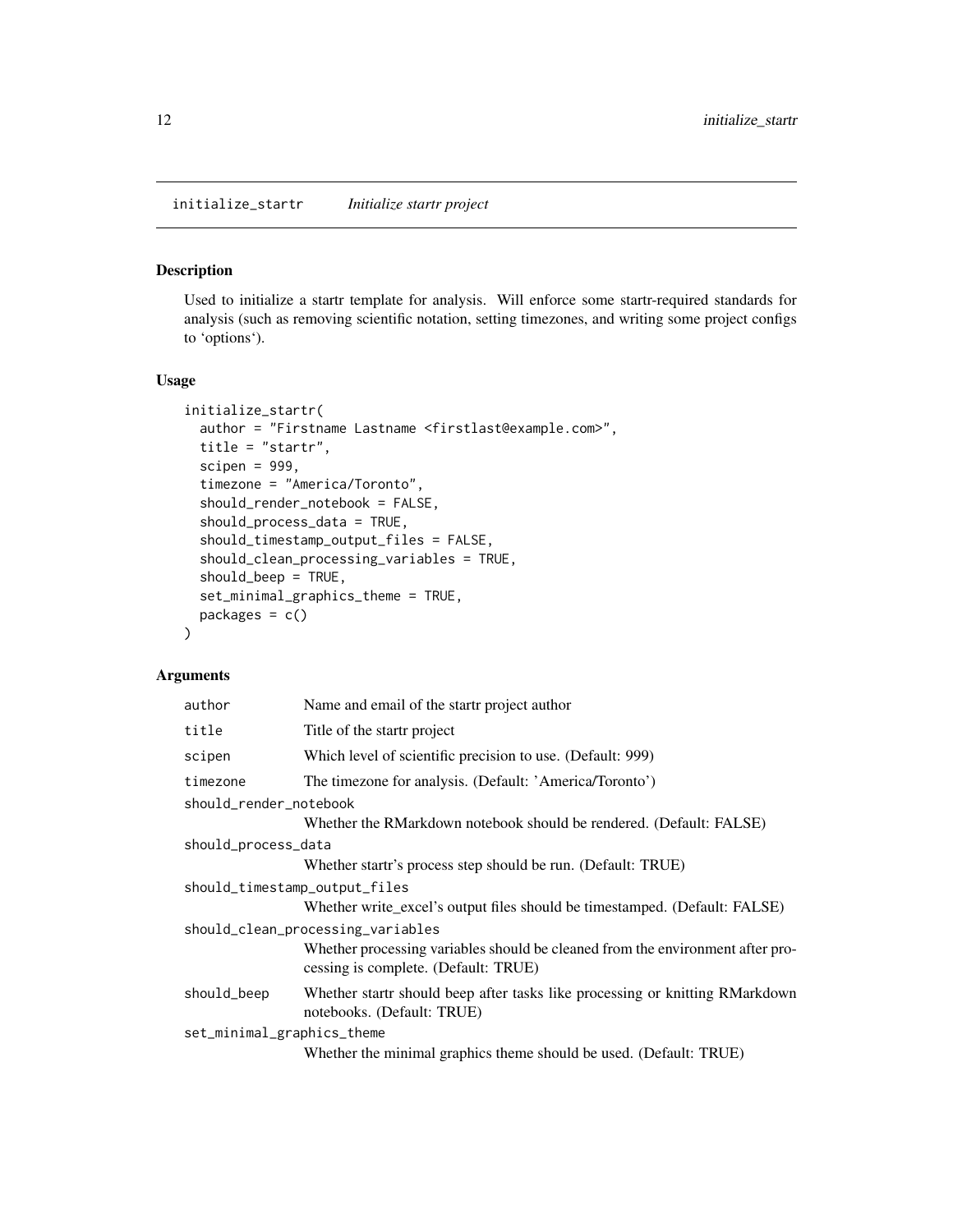#### <span id="page-12-0"></span>not.na and 13

| packages | Vector of package names, from CRAN, Github or Bioconductor to be installed.      |
|----------|----------------------------------------------------------------------------------|
|          | If using GitHub, package names should be in the format 'user/repo', e.g. 'globe- |
|          | andmail/upstartr'.                                                               |

## Value

No return value, called for side effects

not.na *Opposite of is.na*

## Description

Given a vector, returns TRUE for all entities that aren't NA.

## Usage

not.na(x)

## Arguments

x A vector to check for NAs against.

## Value

A vector of elements that aren't NA

## Examples

not.na(c(1, NA, 2, NA))

not.null *Opposite of is.null*

## Description

Given a list, returns TRUE for all entities that aren't NULL.

## Usage

```
not.null(x)
```
## Arguments

x A vector to check for NULLs against.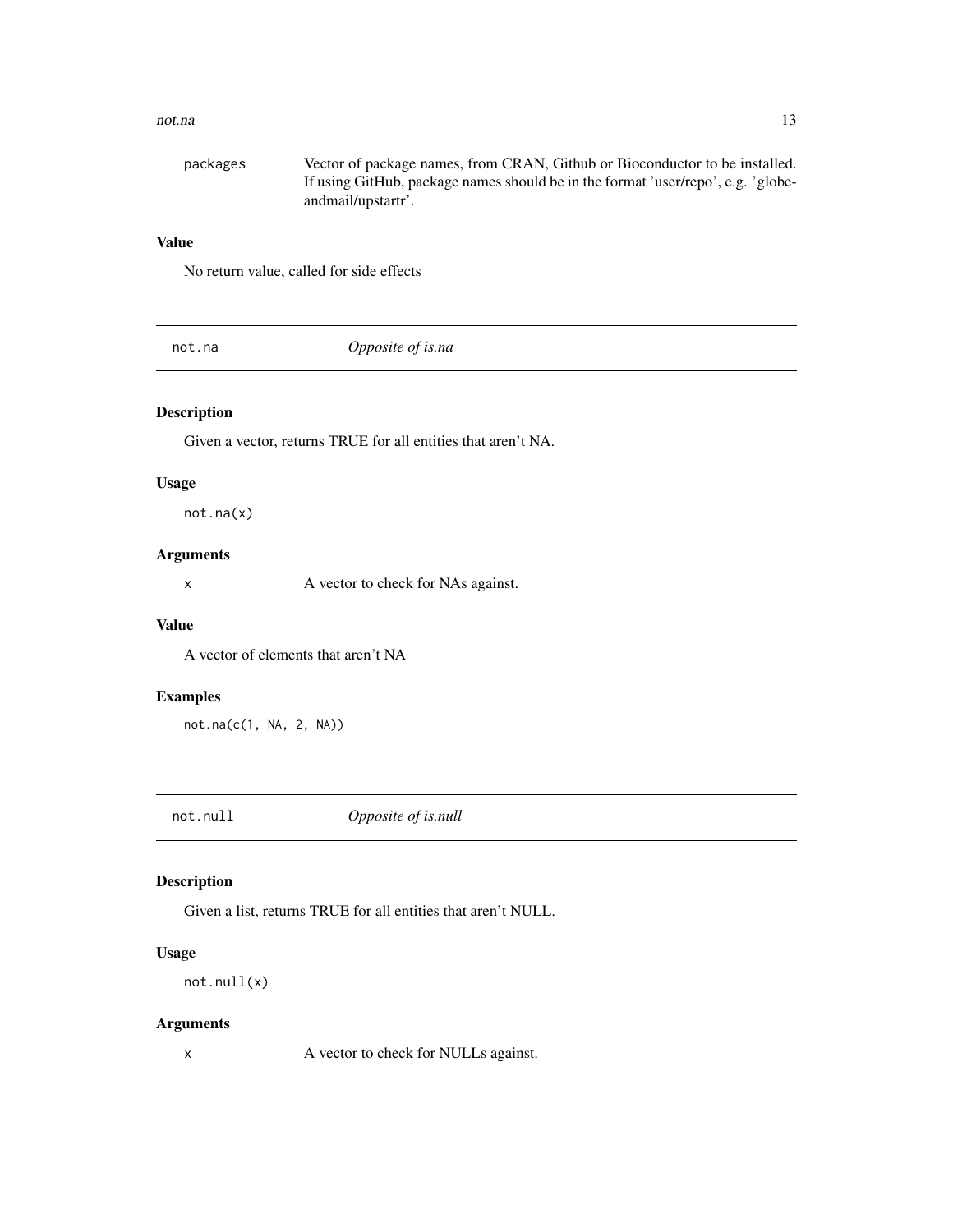## <span id="page-13-0"></span>Value

Elements that aren't NULL

## Examples

```
not.null(list(1, NULL, 2, NULL))
```
read\_all\_excel\_sheets *Combine all sheets in an Excel file*

## Description

Reads all sheets in a single Excel file using readxl:[:read\\_excel](#page-0-0) and concatenates them into a single, long tibble.

## Usage

```
read_all_excel_sheets(filepath, ...)
```
## Arguments

| filepath                | Path to the Excel file.                   |
|-------------------------|-------------------------------------------|
| $\cdot$ $\cdot$ $\cdot$ | Parameters to pass to readx1::read_excel. |

## Value

A tibble data concatenated from a all sheets in an Excel file.

remove\_non\_utf8 *Removes non-UTF-8 characters*

#### Description

Removes non-UTF-8 characters in a given character vector.

#### Usage

remove\_non\_utf8(x)

#### Arguments

x A character vector.

## Value

A character vector of strings without non-UTF-8 characters.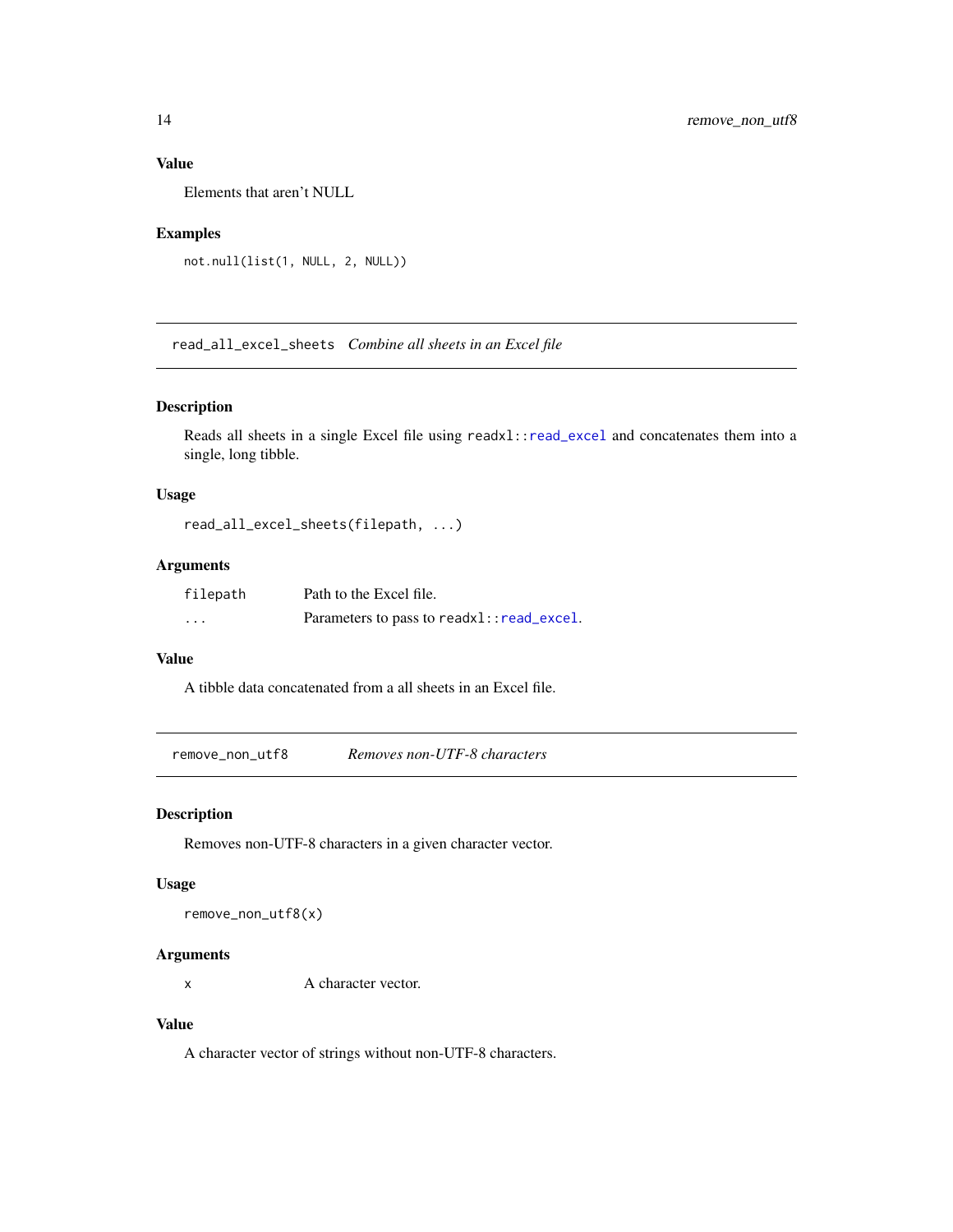## <span id="page-14-0"></span>render\_notebook 15

#### Examples

```
non_utf8 <- 'fa\xE7ile'
  Encoding(non_utf8) <- 'latin1'
  remove_non_utf8(non_utf8)
```
<span id="page-14-1"></span>render\_notebook *Renders out an RMarkdown notebook.*

## Description

Renders an RMarkdown notebook using upstartr:[:render\\_notebook](#page-14-1) and then beeps.

#### Usage

```
render_notebook(notebook_file, output_dir = dir_reports())
```
## Arguments

| notebook_file | The path for the RMarkdown notebook you're rendering. |
|---------------|-------------------------------------------------------|
| output_dir    | The directory to write the outputs to.                |

## Value

No return value, called for side effects

run\_analyze *Runs the analysis step for a startr project.*

## Description

```
Sources analyze.R.
```
#### Usage

```
run_analyze()
```
#### Value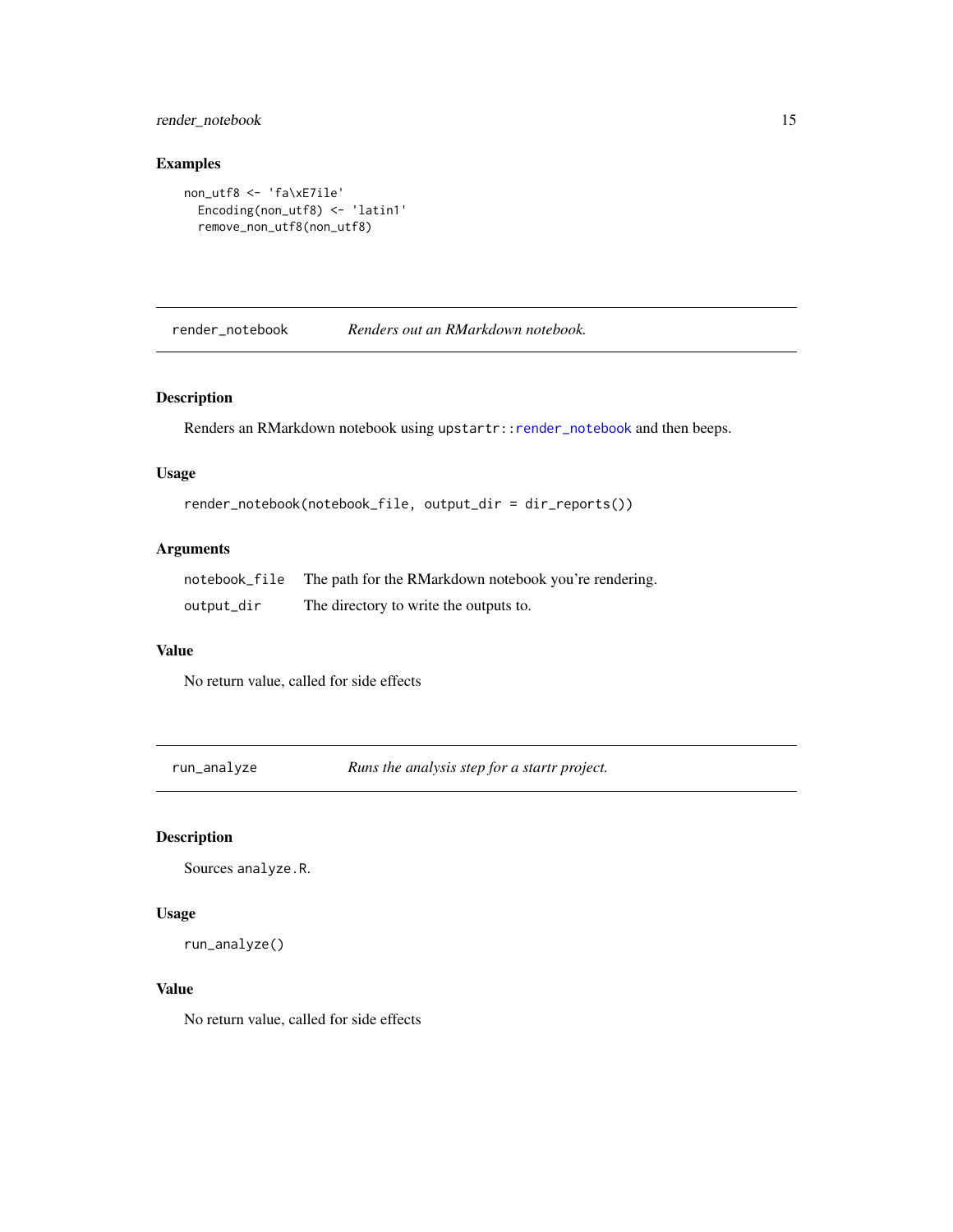<span id="page-15-0"></span>

Sources config.R and functions.R in turn.

## Usage

run\_config()

## Value

No return value, called for side effects

run\_notebook *Runs the notebook rendering step for a startr project.*

#### Description

Renders an RMarkdown notebook using upstartr:[:render\\_notebook](#page-14-1) and then beeps.

## Usage

```
run_notebook(
  filename = "notebook.Rmd",
  should_beep = TRUE,
  should_render_notebook = TRUE
\mathcal{E}
```
## Arguments

```
filename The filename for the RMarkdown notebook you want to render.
should_beep Either TRUE, FALSE, or pulled from the environment if set.
should_render_notebook
                Either TRUE, FALSE, or pulled from the environment if set.
```
## Value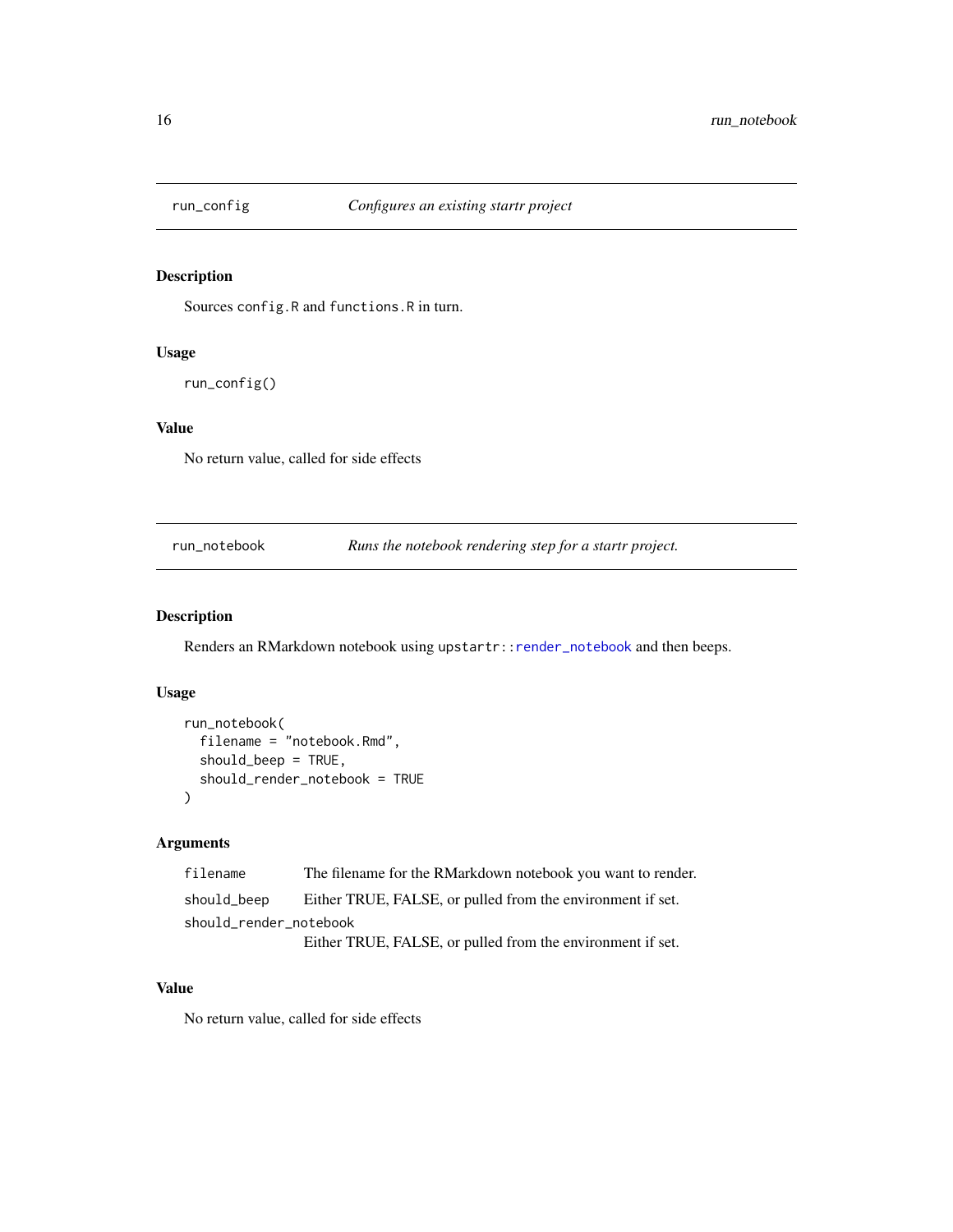<span id="page-16-1"></span><span id="page-16-0"></span>

Runs the pre-processing step (see upstartr:[:begin\\_processing](#page-2-1) for details), then sources process.R, then runs the post-processing step (see upstartr:[:end\\_processing](#page-10-1) for details).

#### Usage

run\_process(should\_process\_data = TRUE)

## Arguments

should\_process\_data Either TRUE, FALSE, or pulled from the environment if set.

#### Value

No return value, called for side effects

run\_visualize *Runs the visualization step for a startr project.*

## Description

Sources visualize.R.

#### Usage

```
run_visualize()
```
## Value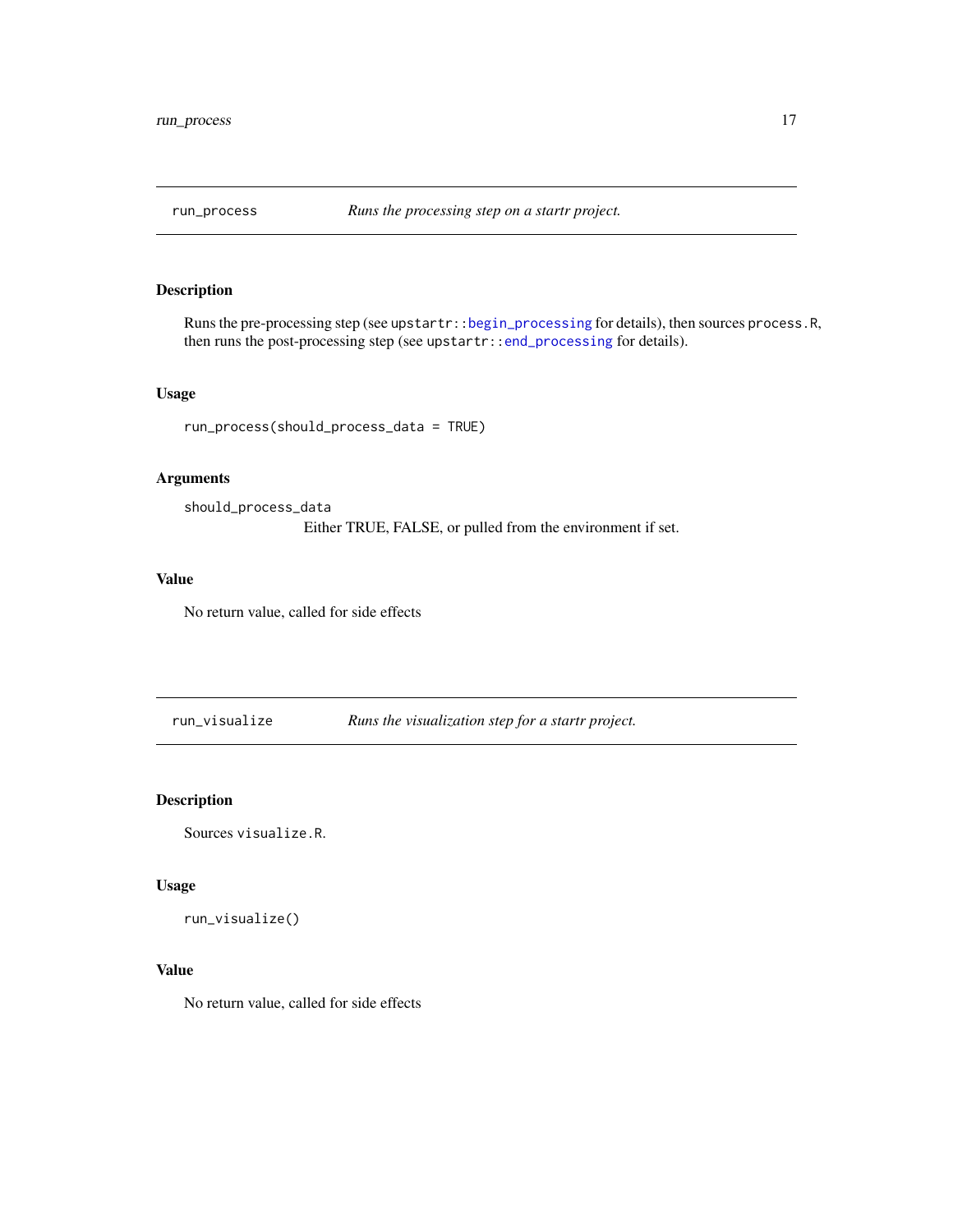<span id="page-17-0"></span>

Convenience function to return a scale\_x\_continuous function using percentage labels.

#### Usage

```
scale_x_percent(...)
```
#### Arguments

... All your usual continuous x-axis scale parameters.

#### Value

A scale object to be consumed by ggplot2.

scale\_y\_percent *Create a continuous y-axis scale using percentages*

## Description

Convenience function to return a scale\_y\_continuous function using percentage labels.

#### Usage

```
scale_y_percent(...)
```
#### Arguments

... All your usual continuous y-axis scale parameters.

#### Value

A scale object to be consumed by ggplot2.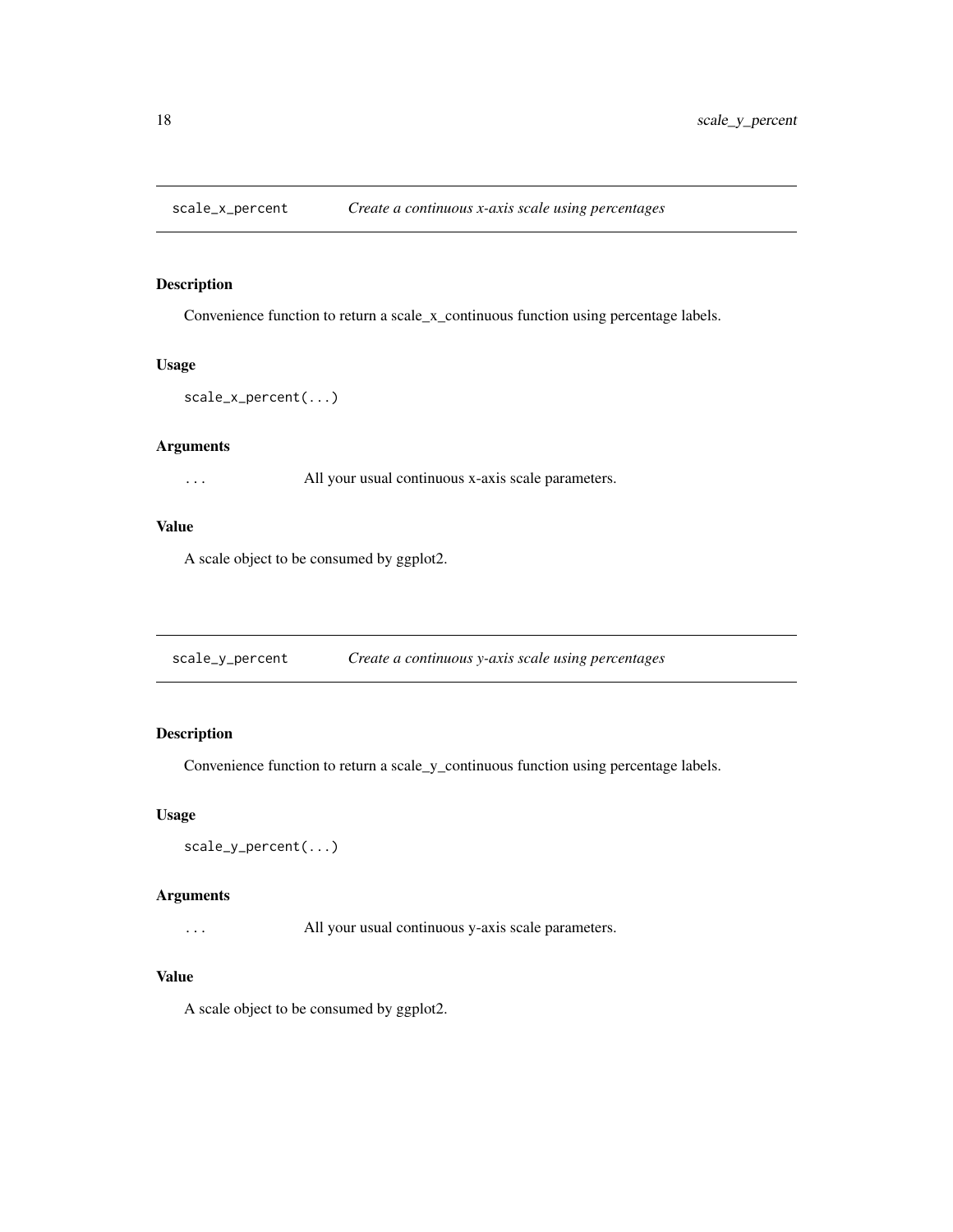<span id="page-18-0"></span>simplify\_string *Simplifies strings for analysis*

#### Description

Takes a character vector and "simplifies" it by uppercasing, removing most non-alphabetic (or alphanumeric) characters, removing accents, forcing UTF-8 encoding, removing excess spaces, and optionally removing stop words. Useful in cases where you have two large vector of person or business names you need to compare, but where misspellings may be common.

#### Usage

```
simplify_string(
 x,
 alpha = TRUE,digits = FALSE,
 uncent = TRUE,utf8_only = TRUE,
 case = "upper",
  trim = TRUE,stopwords = NA
)
```
#### Arguments

| $\mathsf{x}$ | A character vector.                                                                                                                             |
|--------------|-------------------------------------------------------------------------------------------------------------------------------------------------|
| alpha        | Should alphabetic characters be included in the cleaned up string? (Default:<br>TRUE)                                                           |
| digits       | Should digits be included in the cleaned up string? (Default: FALSE)                                                                            |
| unaccent     | Should characters be de-accented? (Default: TRUE)                                                                                               |
| utf8_only    | Should characters be UTF-8 only? (Default: TRUE)                                                                                                |
| case         | What casing should characters use? Can be one of 'upper', 'lower', 'sentence',<br>'title', or 'keep' for the existing casing (Default: 'upper') |
| trim         | Should strings be trimmed of excess spaces? (Default: TRUE)                                                                                     |
| stopwords    | An optional vector of stop words to be removed.                                                                                                 |

#### Value

A character vector of simplified strings.

## Examples

```
simplify_string(c('J. Jonah Jameson', 'j jonah jameson',
  'j jonah 123 jameson', 'J Jónah Jameson...'))
simplify_string(c('123 Business Inc.', '123 business incorporated',
  '123 ... Business ... Inc.'), digits = TRUE, stopwords = c('INC', 'INCORPORATED'))
```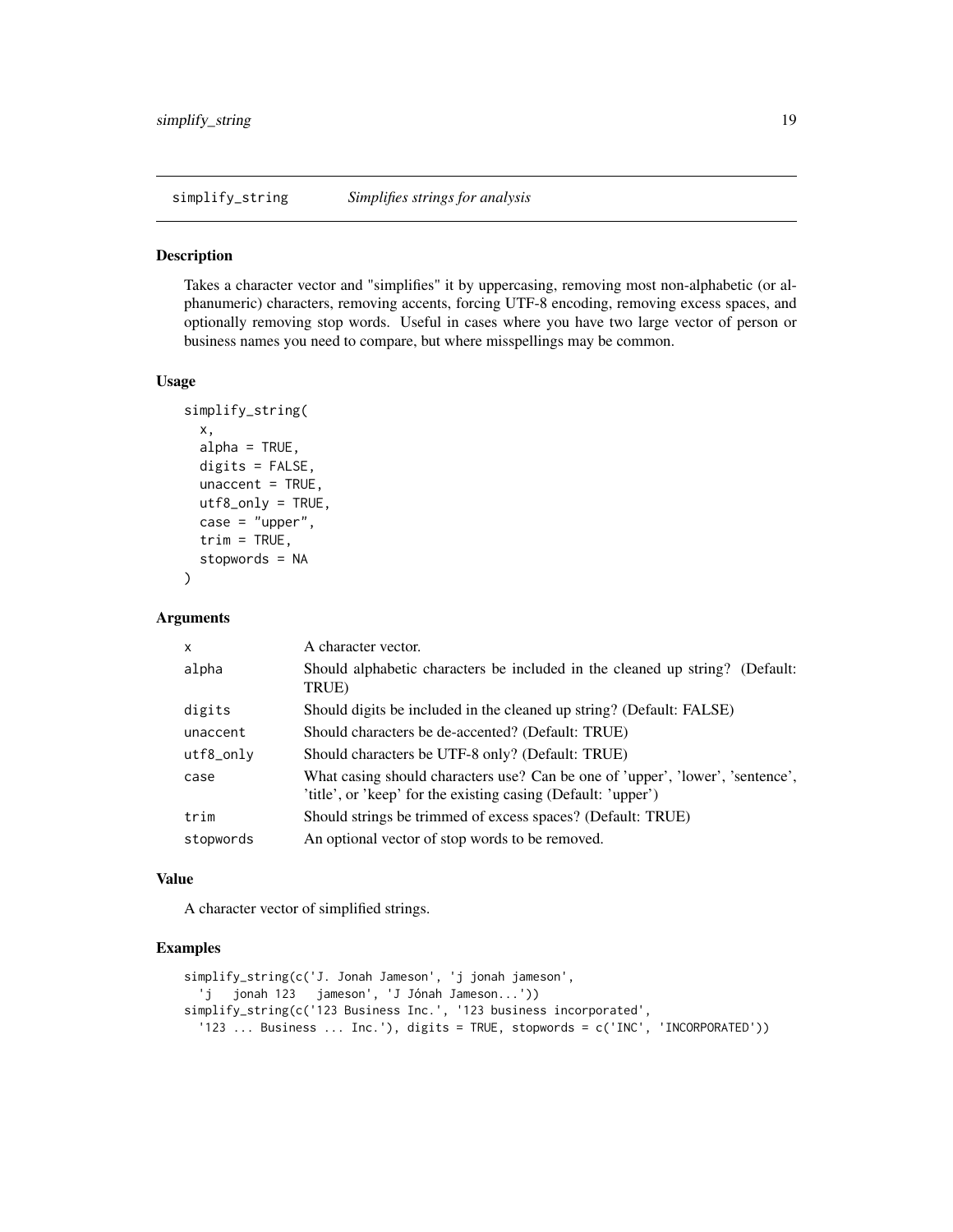<span id="page-19-0"></span>

Replace accented characters with their non-accented versions. Useful when dealing with languages like French, Spanish or Portuguese, where accents can lead to compatibility issues during data analysis.

#### Usage

 $unacent(x, remove.nonconverted = FALSE, ...)$ 

## Arguments

| X                   | A character vector.                                             |
|---------------------|-----------------------------------------------------------------|
| remove.nonconverted |                                                                 |
|                     | Should the function remove unmapped encodings? (Default: FALSE) |
| $\cdot$             | Parameters passed to textclean:: replace_non_ascii              |

#### Value

A character vector of strings without accents.

#### Examples

```
unaccent('façile')
unaccent('Montréal')
```
write\_excel *Write out an Excel file with minimal configuration*

## Description

Takes a tibble or dataframe variable and saves it out as an Excel file using the variable name as the filename.

## Usage

```
write_excel(
  variable,
  output\_dir = dir\_data\_out(),should_timestamp_output_files = FALSE
\mathcal{E}
```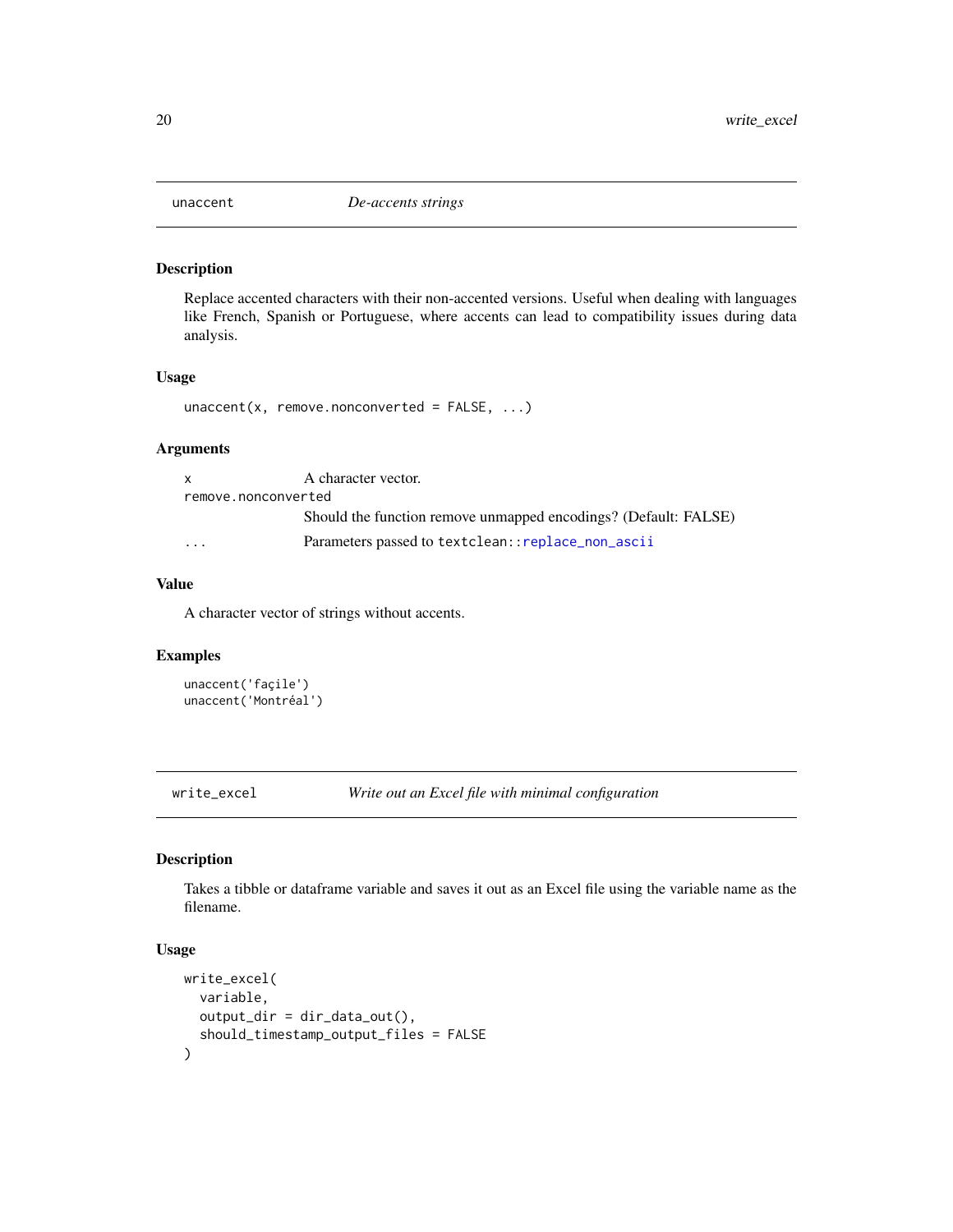## <span id="page-20-0"></span>write\_plot 21

## Arguments

| variable                      | A tibble or dataframe object.                              |
|-------------------------------|------------------------------------------------------------|
| output_dir                    | The directory to save the file out to.                     |
| should_timestamp_output_files |                                                            |
|                               | Either TRUE, FALSE, or pulled from the environment if set. |

#### Value

No return value, called for side effects

write\_plot *Write out a ggplot2 graphic with minimal configuration*

## Description

Takes a ggplot2 object and writes it to disk via ggplot2:[:ggsave](#page-0-0) using the variable name as the filename.

## Usage

```
write_plot(variable, format = "png", output_dir = dir_plots(), ...)
```
## Arguments

| variable   | A tibble or dataframe object.                                                                                                    |
|------------|----------------------------------------------------------------------------------------------------------------------------------|
| format     | The desired format for the plot, be it 'png', 'pdf', etc. Accepts formats you'd<br>pass to ggplot2::ggsave's 'device' parameter. |
| output_dir | The directory to save the plot out to.                                                                                           |
| $\ddotsc$  | Other settings to pass to ggsave, such as format, width, height or dpi.                                                          |

## Value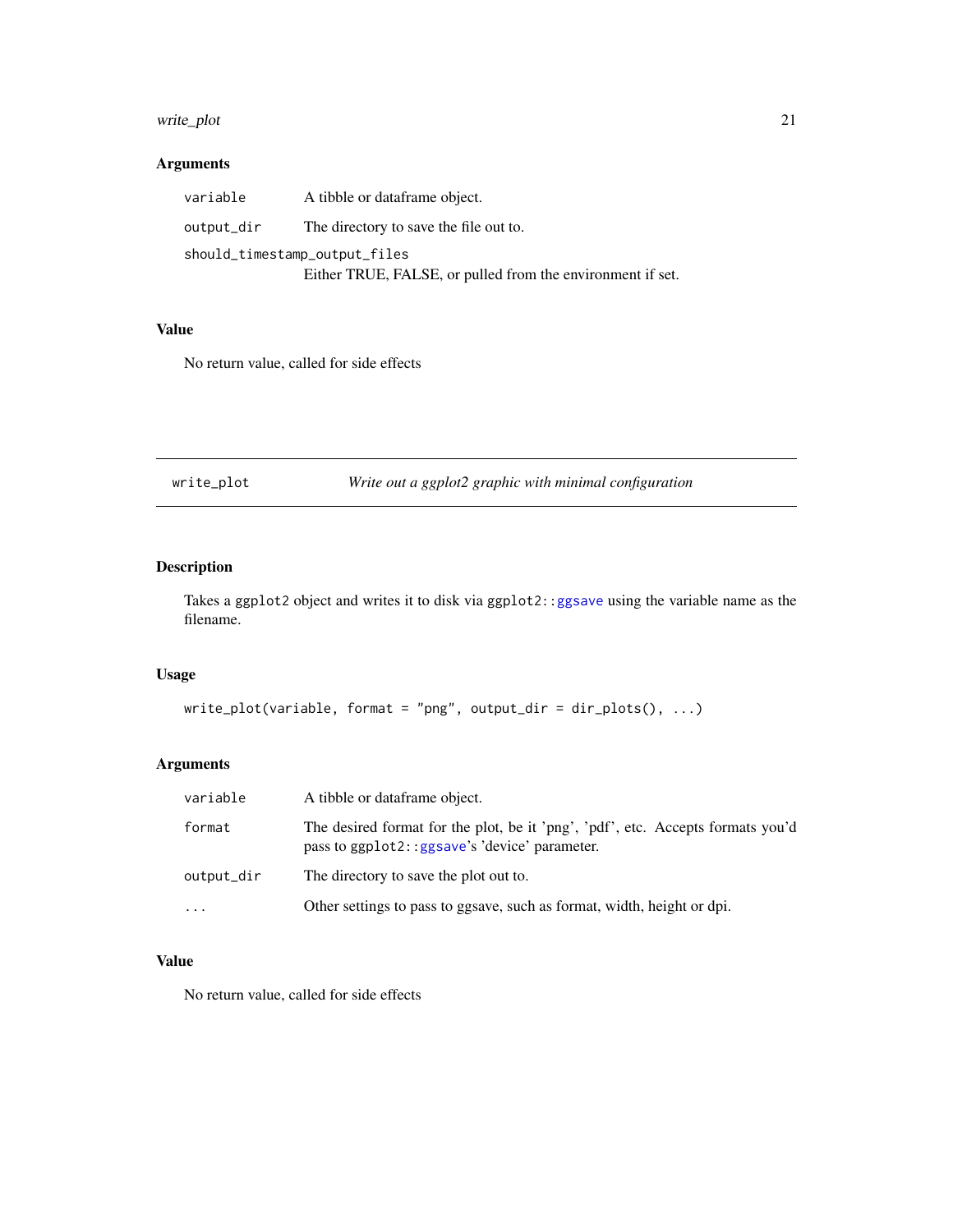<span id="page-21-0"></span>

Utility function that wraps sf:[:st\\_write](#page-0-0), but first removes a previous version of the shapefile if it exists (by default,  $sf::st\_write$  will throw an error.)

#### Usage

write\_shp(shp, path, ...)

## Arguments

| shp                     | A spatial object.                                                         |
|-------------------------|---------------------------------------------------------------------------|
| path                    | The desired filepath for the shapefile.                                   |
| $\cdot$ $\cdot$ $\cdot$ | Other settings to pass to st_write, such as format, width, height or dpi. |

#### Value

No return value, called for side effects

| %not_in% | Opposite of %in% |  |
|----------|------------------|--|
|----------|------------------|--|

## Description

Given vectors A and B, returns only the entities from vector A that don't occur in vector B.

#### Usage

x %not\_in% table

## Arguments

|       | The vector you want to check.           |
|-------|-----------------------------------------|
| table | Table in which to do lookups against x. |

#### Value

Same form of return as %in% — except it will return only elements on the lhs that aren't present on the rhs

#### Examples

c(1, 2, 3, 4, 5) %not\_in% c(4, 5, 6, 7, 8)